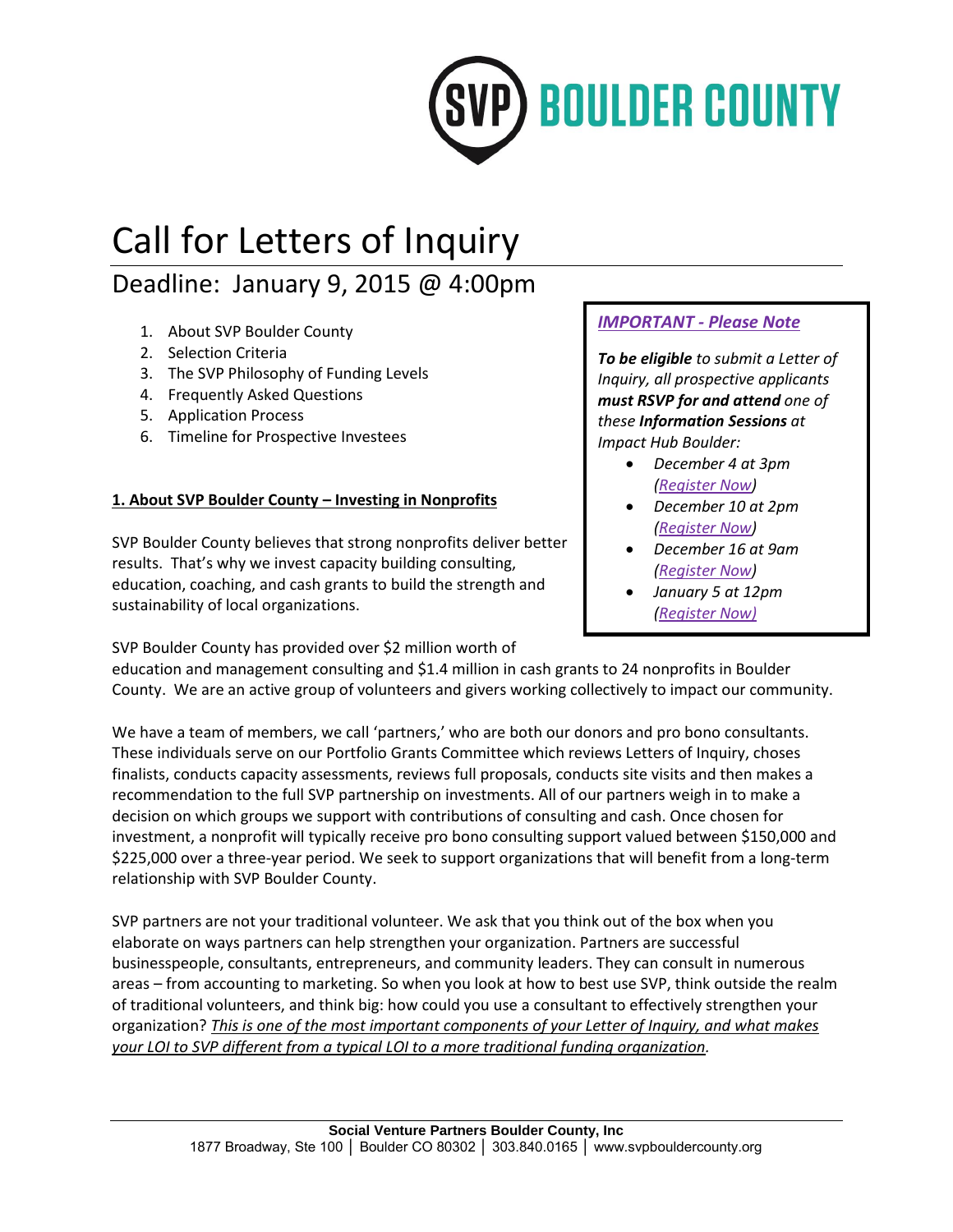SVP makes initial single-year awards with the intent of establishing longer-term partnerships with its investees (typically lasting 3 years). At the end of each year of support, the program and organizational outcomes and relationship potential with each investee are re-evaluated for further support. Reinvestment for up to three years is likely but not automatic.

An important element in our proposal review process is finding organizations that are ready and willing to benefit from SVP on capacity building projects. The areas in which SVP Boulder County partners currently provide consulting include:

- Strategy and Planning i.e. a strategic or business planning process, lifecycle assessments, etc
- Management i.e. breaking down organizational objectives and developing systems for monitoring and accountability at all levels of the organization; executive coaching
- Outcome Measurement and Program Evaluation i.e. planning, reviewing and enhancing current tools, assisting in tool development, training board and staff on tools (i.e. logic models)
- Human Resources i.e. assisting in the development of job descriptions, coaching investee staff through the interview process, advising staff on what to look for in a new hire, auditing employee benefits and handbooks; developing full organizational restructuring
- Replication and Expansion i.e. leveraging capital, develop feasibility study to assess best strategies for expansion, scaling models
- Information Technology i.e. auditing databases; researching solutions for data, web, or network systems; IT planning
- Finance and Accounting i.e. developing cash flow analysis; developing new budgeting systems; transitioning an investee's accounting system to updated software, training staff on the new system, and facilitating data conversion
- Boards and Governance i.e. Board recruitment, training, and development; board coaching
- Marketing and Communications i.e. branding and marketing plans; collateral materials
- Legal i.e. reviewing legal documents, providing legal counsel on various issues
- Real Estate i.e. assisting with market analysis, real estate negotiations
- Fundraising, Earned Income & Social Enterprise i.e. fund development planning, developing earned income strategies, development coaching
- Board Leadership & Development i.e. auditing and/or developing a board recruitment and training process, board education, board member coaching

## **2. Selection Criteria**

Eligible nonprofit organizations will need to address one or more of SVP's focus areas. **In 2015 SVP Boulder County will support one new Investee focused on serving local needs in Education, Health Care, Housing & Homelessness, Social Enterprise, or Youth Programming.** *(Please find SVP's complete social enterprise definition [online.](http://www.socialventurepartners.org/boulder-county/what-we-do/have-impact/))*

We recognize that there may be overlap among focus areas. Proposals that achieve the best fit within one area's highest priorities receive greater consideration than proposals that marginally address several priorities. Proposals that show a strong fit with one of the areas and address at least one other of our full list of focus areas will receive the highest consideration.

**SVP Boulder County seeks to partner with organizations that have the following characteristics.** *Those items listed below followed by an \* are required.*

- Nonprofit organization  $501(c)(3)$  status, or has a fiscal sponsor\*
- At least 50% of services must be provided in Boulder County\*
- Attend one of our Information Sessions\*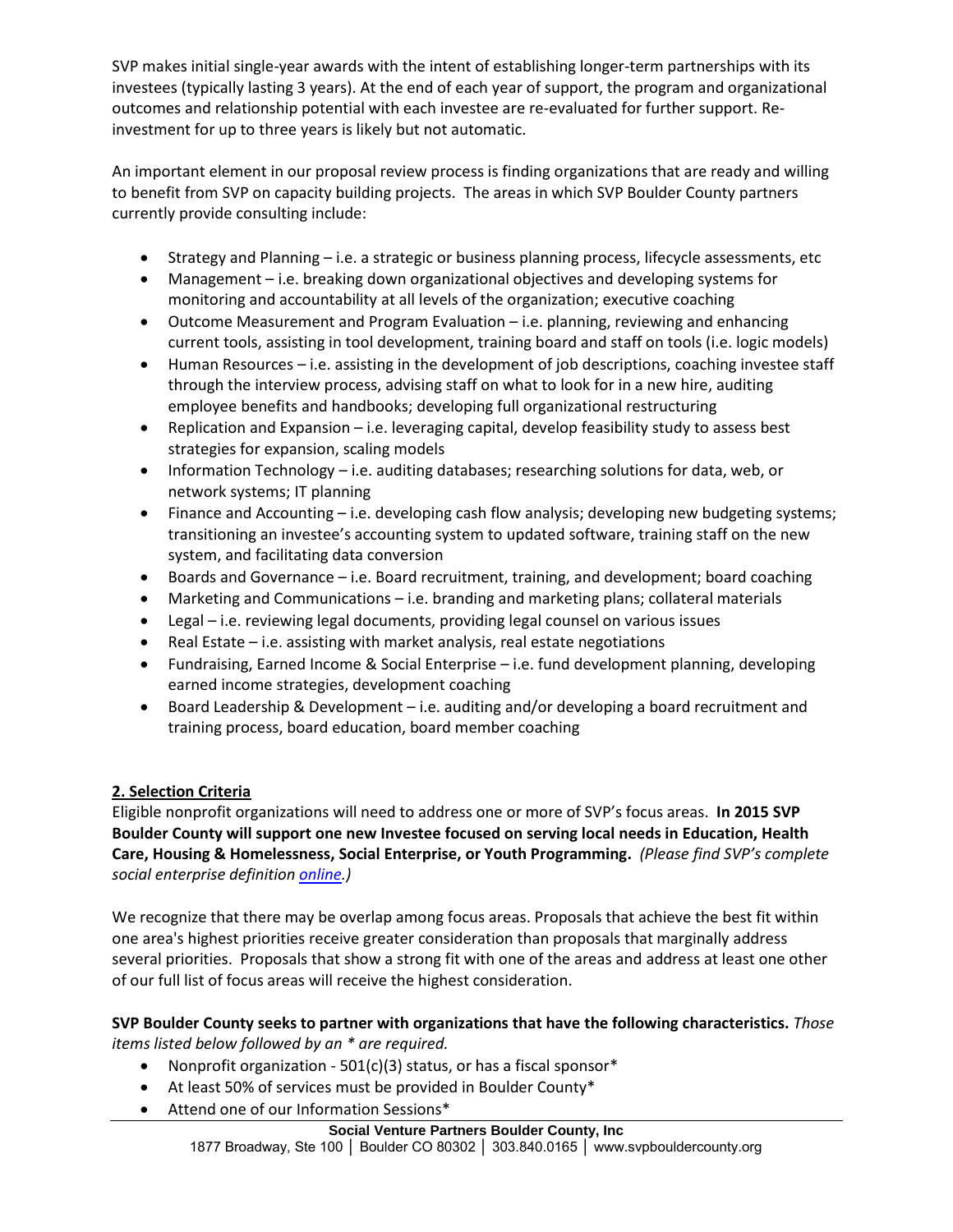- In need of and committed to incorporating SVP volunteer support to build and strengthen their organization's internal capacity to deliver programs and services\*
- Committed to using outcomes measurement/evaluation to provide effective programs\*
- Strong and passionate leadership, demonstrating qualities of a social entrepreneur
- Have a long-term perspective on their impact on the client population
- Collaborates with other nonprofits
- Organizations must demonstrate either:
	- o A track-record of successful program/service implementation, making measurable impacts on populations served and/or issues addressed;
	- $\circ$  Reasoned methodology, i.e. needs assessment or replication of a model program, to demonstrate potential for success;
	- o Or provide a revolutionary approach to solving a community issue.

**Recognizing that organizational infrastructure is a necessity, SVP welcomes requests for general operating support, or specific program/project support if aimed at building organizational capacity.** SVP Boulder County does not fund requests for endowments or capital campaigns.

#### **3. The SVP Philosophy of Funding Levels during an Investee's Life-Cycle**

It is the intent of SVP to establish long-term partnerships with investees *(typically lasting 3 years*). SVP will provide varying levels of volunteer and financial resources over the life of its relationship with an investee and cash grants are specifically intended to be 'in service of' the time and energy it takes to work on capacity building. The first year of funding provides an opportunity to learn about each other and begin our work on capacity building projects. Over year two, the SVP/investee partnership is strengthened and capacity building efforts move forward in earnest. By the final year of investment, SVP anticipates a focus on sustainability for the investee. Funding levels mirror this changing relationship. In general, an investee with a three-year relationship with SVP may expect to receive between \$35,000 and \$75,000 in funding.

SVP Funding Levels Model

|      | Year 1   | Year 2   | Year 3   | Total    |
|------|----------|----------|----------|----------|
| High | \$20,000 | \$30,000 | \$25,000 | \$75,000 |
| Low  | \$10,000 | \$15,000 | \$10,000 | \$35,000 |

 Funding levels and investments in capacity building are based on the needs of the investee and the available resources within SVP. Each investee will benefit from support tailored to their unique situation and should expect to receive different funding levels than other investees.

 Ideally, the percentage of SVP funding will be a smaller portion of the Investee's total revenue over time. It is SVP's mission to support the development of sustainability in local nonprofits.

From time to time, SVP may chose to fund an organization at an amount outside of these ranges.

 Each year the SVP/investee relationship is reviewed and evaluated. Although reviewed annually, the likelihood of a grant continuing for three years is high if the SVP-investee relationship is sound.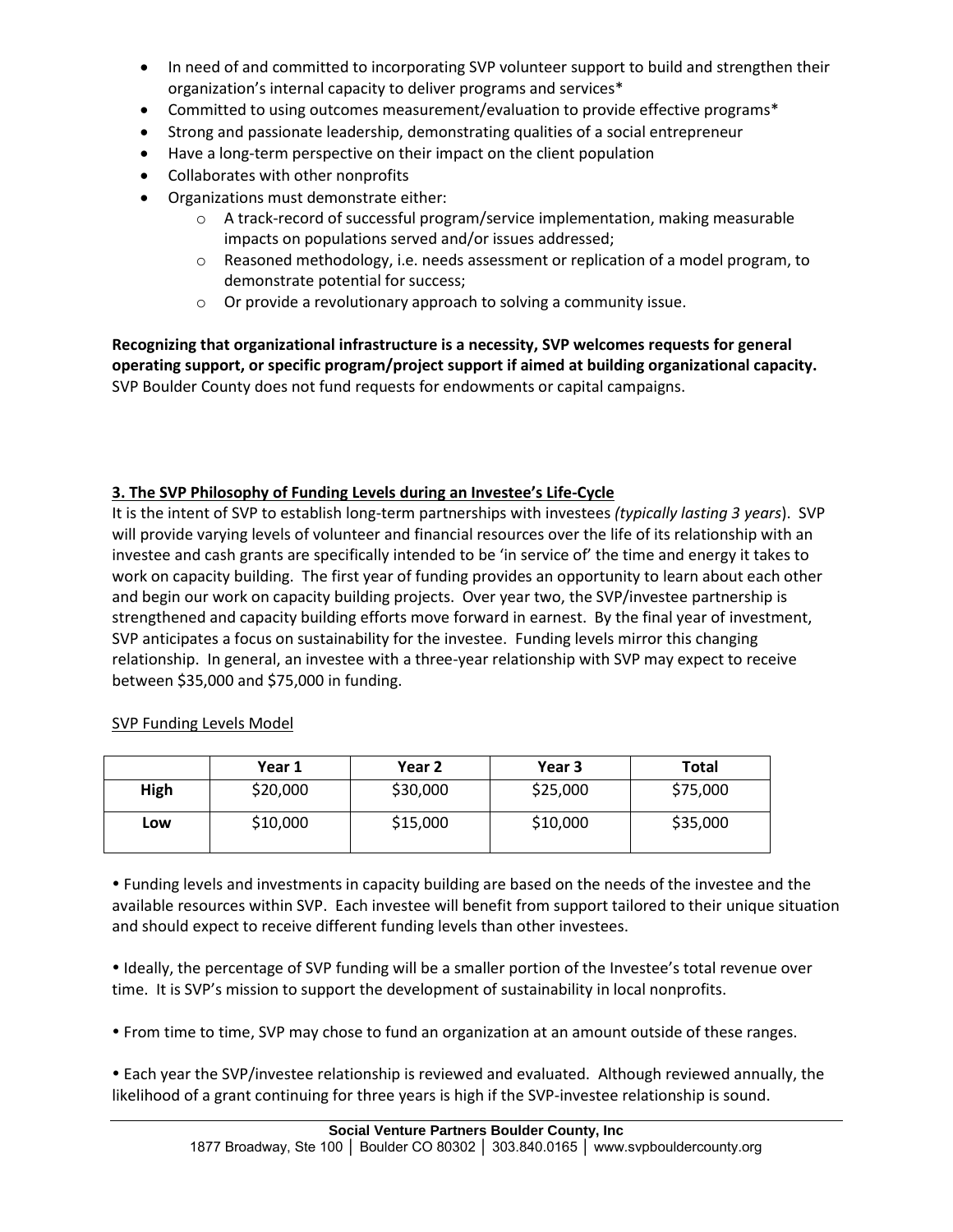#### **4. Frequently Asked Questions**

#### What is capacity building?

SVP Boulder County defines capacity building as the development of core skills, management practice, systems, and strategies.

#### What can you say about your investees? What are their characteristics?

The organizations in which SVP Boulder County currently invests are in need of and committed to an infusion of pro bono consulting to build and strengthen their organization's capacity. These nonprofits are committed to learning and change and are typically facing significant challenges that they are willing to explore with SVP. Most have strong leaders and are either in a growth stage or have been mature and need a turnaround.

#### What kind of people do you look for in the investees you fund?

SVP Boulder County's investees are led by social entrepreneurs -- innovative, passionate leaders with vision and ideas about effecting change and solving problems in the community, and creating more social value from their limited resources. They often use traditional business skills to achieve their goals and desire to improve their use of best practices. Most make creative use of limited resources to doggedly pursue their social mission. They deeply value volunteer involvement in their organizations and have a mechanism to work effectively with volunteers.

#### What criteria will SVP Boulder County apply to choose investees?

SVP Boulder County seeks potential investees with strong leadership, bold ideas that have achieved success, people with vision to have a broader, growing impact on the community, and measures of performance. An important element is finding organizations that are ready and willing to partner with us and benefit from SVP through capacity building projects.

How many investees will SVP select in spring of 2015? SVP will most likely select one new investee to work with in 2015 and re-invest in three organizations. Assuming the relationship is strong, and benchmarks are achieved, SVP will support the new investee for up to two additional years following the initial year's investment.

#### **5. Application Process**

**Attendance at an information session is required and several** are scheduled in December and January at Impact Hub Boulder. Please click on the links at the beginning or end of this document to register. The goal of this session is to introduce you to the concept of partnering with SVP Boulder County, address any questions you may have about the application or selection process, and ensure you submit the most successful Letter of Inquiry. Questions are welcome any time.

To be considered for support, organizations should submit a Letter of Inquiry (LOI) electronically **by 4:00pm on January 9, 2015**. LOI's should not exceed two pages and should include **no attachments**. Some of us have well-used eyes, font may not be smaller than size 11 and margins should be one inch.

#### **The letter of inquiry must include the following information:**

- Your organization's name, address, and website along with a contact name, email address, and phone number.
- One paragraph summarizing your organization's mission and history.